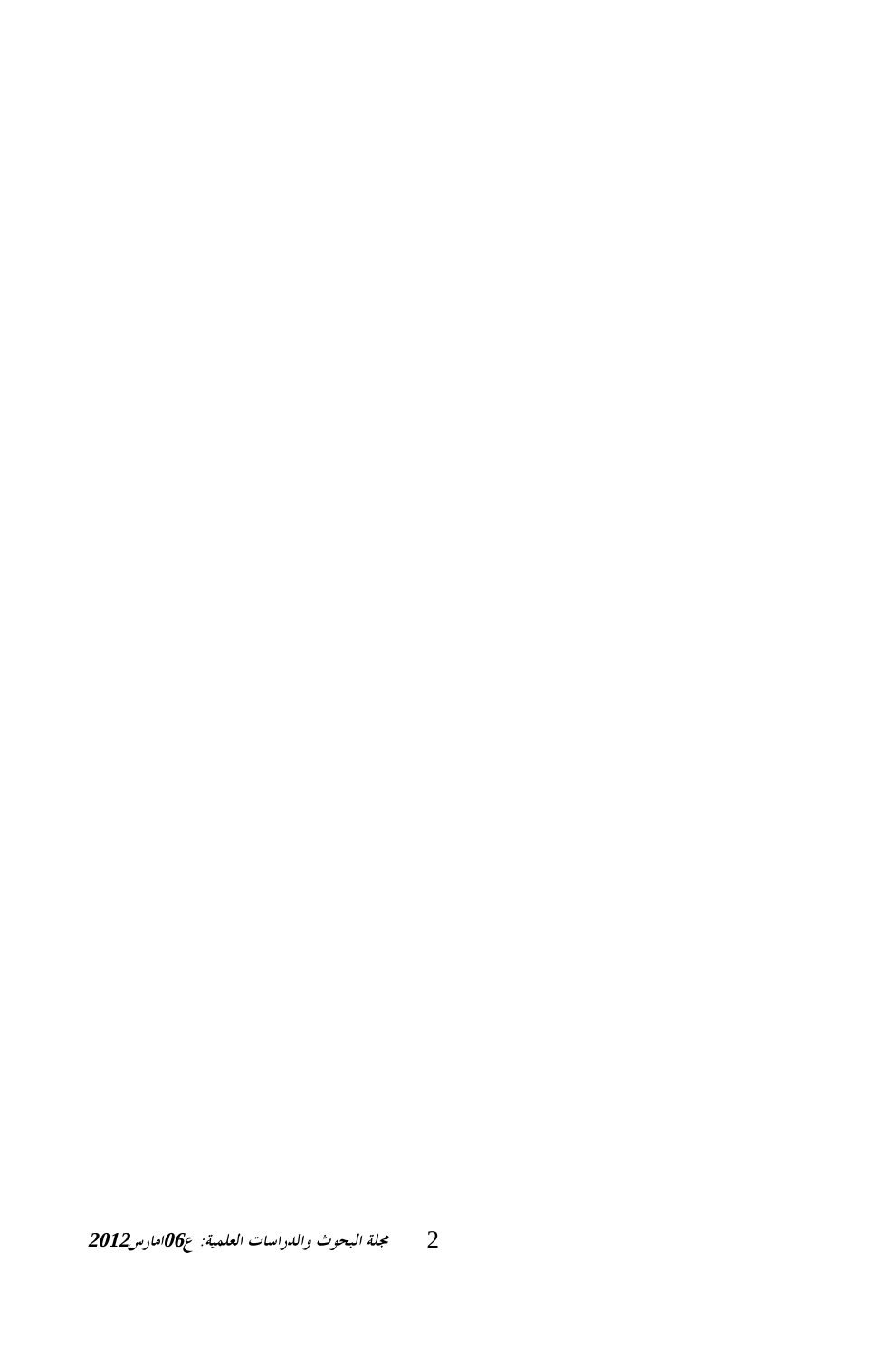**:ŗƄŞƆƃŒŧƒťƆ** ƉŔŧŸŬƓƄƔŕŗŮ .ŧ.Ō (řƔŧƈƅŔřŸƈŕŠūƔœũ) **:ŗƄŞƆƃŒŧƒŧšřũƒőŧ** ƉƔŷŕƈŬŔƃƔŧŔƏƄ .ŧ (ŕƔŠƏƅƏƊƄśƅŔƏƇƏƆŸƅŔ řƔƆƄŧƔƈŷ) **:ŧƒŧšřƃŒŗƈŞƃ** řţƔśžŧŔũſƅƏŗ .ŧ **.Œ** ƓƆŷŭƏŧƔƈţ .ŧ ĺŔŧŗŷŞŕţƅŔĺŔŧŗŷ .ŧ .Ŕ ƓƆŷƓƊŕƍƏŗŌ .ŧ .Ŕ **ŗƒƆƄŶƃŒŗƈŞƄƃŒ** (ŘŧƔƆŗƅŔřŸƈŕŠ)ŽŬƏƔŧƔŸŬ.ŧ .Ō (ũœŔŪŠƅŔřŸƈŕŠ)ŚŔũƔƂŗũŧŕƂƅŔŧŗŷ.ŧ .Ō (ũœŔŪŠƅŔřŸƈŕŠ)řƅŔŪŻƏŗũŰŕƊŧƈţƈ.ŧ .Ō (ũœŔŪŠƅŔřŸƈŕŠ)ƓƆŷŚŕƊƔƏŸś.ŧ.Ō (ũœŔŪŠƅŔřŸƈŕŠ) ŖƏŗţƈŘŧƏƈţƉŗ.ŧ.Ō (ũœŔŪŠƅŔŕƔŠƏƆƊƄśƅŔƏƇƏƆŸƅŔřŸƈŕŠ )ƓŮƏŗŗŧƔŮũ.ŧ.Ō (řƔŧƈƅŔřŸƈŕŠ)ƓƆŷƓƊŕƍƏŗŔ.ŧ.Ō .(ũœŔŪŠƅŔřŸƈŕŠ)ŧƈţŔřƁƏŧ .ŧ.Ō (ũœŔŪŠƅŔřŸƈŕŠ )ŧƈţŔũŔŧŻŪ.ŧ. (ŔŧƊƅũƔž-ƓƅƏƅřŸƈŕŠ)ŧƏƈţƈƓƅƜƔž.ŧ (řƔŧƈƅŔřŸƈŕŠ)ŧƈţŔƓŗƔũŻ.ŧ (řƔŧƈƅŔřŸƈŕŠ)ŽŬƏƔƒŧƔƈţ.ŧ (ŕŬƊũžřŸƈŕŠ) ŧƈţŔ¿ƔśŔ.ŧ (ũœŔŪŠƅŔ )řŸƈŕŠŧƔƈţƅŔŧŗŷųŕŗŷŪ.ŧ (řƔŧƈƅŔřŸƈŕŠ)ƓƆŷŭƏŧƔƈţ.ŧ (řƔŧƈƅŔřŸƈŕŠ)ƀŧŕŰƅŔřžŕƊŮƏŗ.ŧ (řƔŧƈƅŔřŸƈŕŠ)ƉƔŬţƓƁũƔ.ŧ (ũœŔŪŠƅŔ řŸƈŕŠ )ŪƔŪŸƅŔŧŗŷƓŗŔũŮ.ŧ (ŖũżƈƅŔ ūŕž řŸƈŕŠ)ƏŮũţŔƓƅŕżƅŔ.ŧ ( ŽƔųŬřŸƈŕŠ )ŢƅŕŰƓţƅŕŰ.ŧ (ŘũƄŬŗřŸƈŕŠ )ŖƔųƒŧƏŔŧ.ŧ (ũœŔŪŠƅŔřŸƈŕŠ)ƒŧŗŪƉƔŧƅŔũŰƊ.ŧ **:ŧŬƈƃŒŔřƂƆŗƈœƆŊ** ŘŧƔũžƓƊŔŧƈ

**<sup>2012</sup>DžǁƢǷơ06<sup>ǝ</sup> :ƨȈǸǴǠdzơƩƢLJơǁƾdzơȁƭȂƸƦdzơƨǴů** 3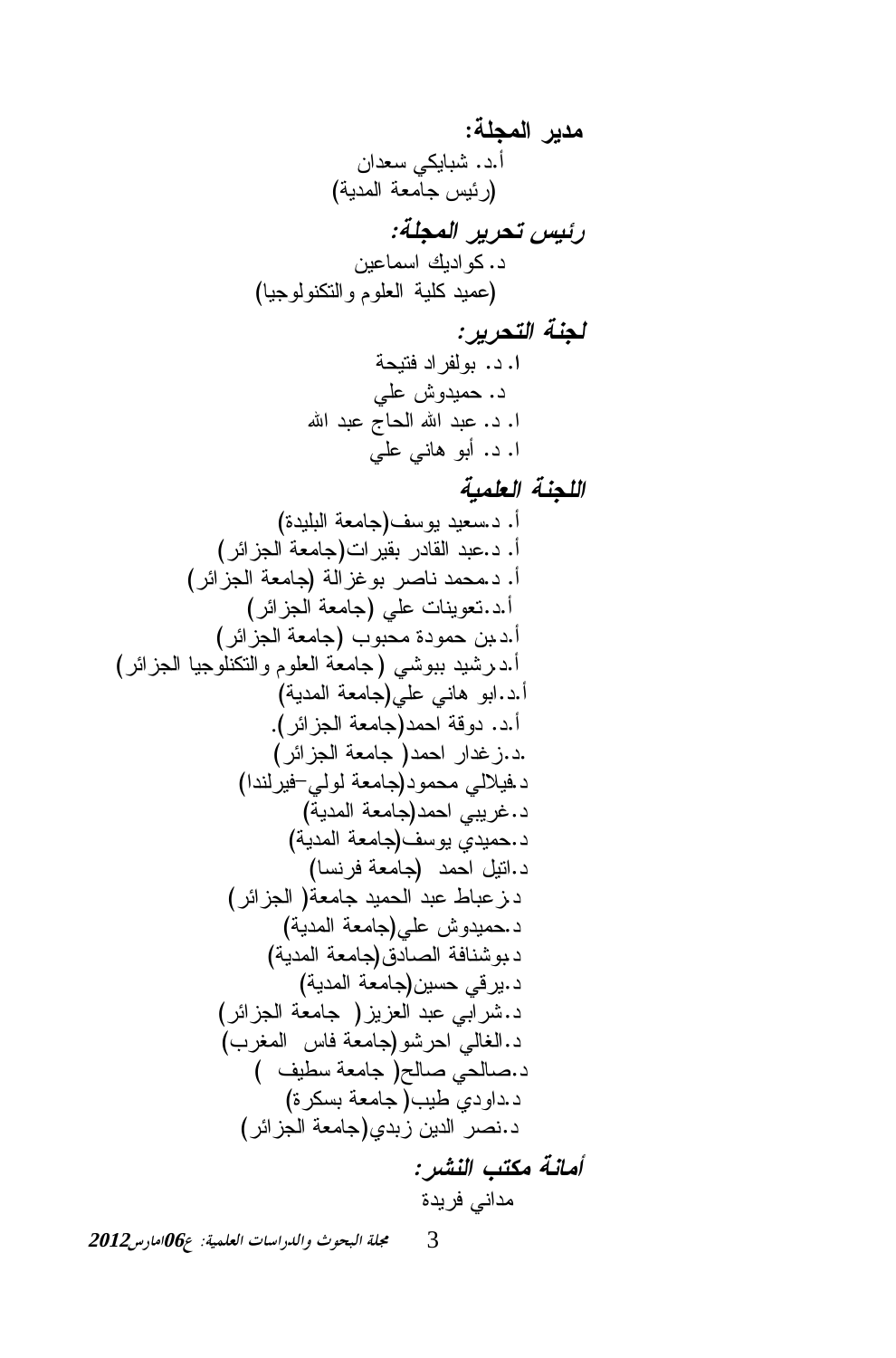## دنيـــل و تو جيــــهات للمؤلفيـــن

## **f** فواعد وشروط النشر

- بِمكن تحرير المقال باللغة العربية أو باللغة الفرنسية أو باللغة الإنجليزية.
	- بشترط عدم نشر أو تقديم المقال للنشر في مجلات أخر ي.
- بِملأ المؤلف استمارة تثبت عدم نشر أو تقديم المقال للنشر في مجلات أخرى. المقابيس المطلوبة للنشر
- **Microsoft Word Word Perfect La Tex :ŗŕƍƄűƆƃŒŝƆŒŧŕƃŒ** x
- شكل الورقة: 23.5 × 1.5 بالهوامش الآتية: أعلى 1.5 أسفل 1.5، يمين 1.5، **0.5ťƒƄŞřƃŒ1.5 ŧœŪƒ**
- عنوان المقال: يكون في الوسط، يحتوي على عدد محدود من الكلمات، مكتوبة بالخط بالنسبة للغة العربية، وبالخط Simplified Arabic, Italique, Gras, 16 .ƐũŦƗŔŚŕżƆƅřŗŬƊƅŕŗ **Times New Majuscule, Italique, Gras, 14**
- إسم ولقب المؤلف: يظهر نحت العنوان في الوسط متبع بالمعلومات الضرورية Simplified Arabic,Gras, 11 إن القسم، الكلية، الجامعة، البريد الإلكتروني) بالخط Times New, Italique,minuscule, Gras, 11 بالنسبة للغة العربية، وبالخط بالنسبة للغات الأخر ي.
- ا**لعلخصن**، بلظهوم تحوالذقب ، يجب أن لا يتجاوز 100 كلمة، يكون بالخط řƔŗũŸƅŔřżƆƅřŗŬƊƅŕŗ ƉƔƈƔƅŔ Ƒƅŏ **Simplified Arabic, Italique, Gras, 12** وبالخط Times New, Gras, Italique, 11 إلى اليسار بالنسبة للغات الأخرى.
- ا**لنص**: يكون بالخط Simplified Arabic, 14 بالنسبة للغة العربية، وبالخط نالنسبة للغات الأخرى. Times New, 12
- **عناوين الفصول:** تكون بالخط Simplified Arabic, Gras, 14 إلى البمين بالنسبة للغة العربية، وبالخط Times New, Gras, Majuscule, 14 إلى اليسار بالنسبة للغات الأخر ي.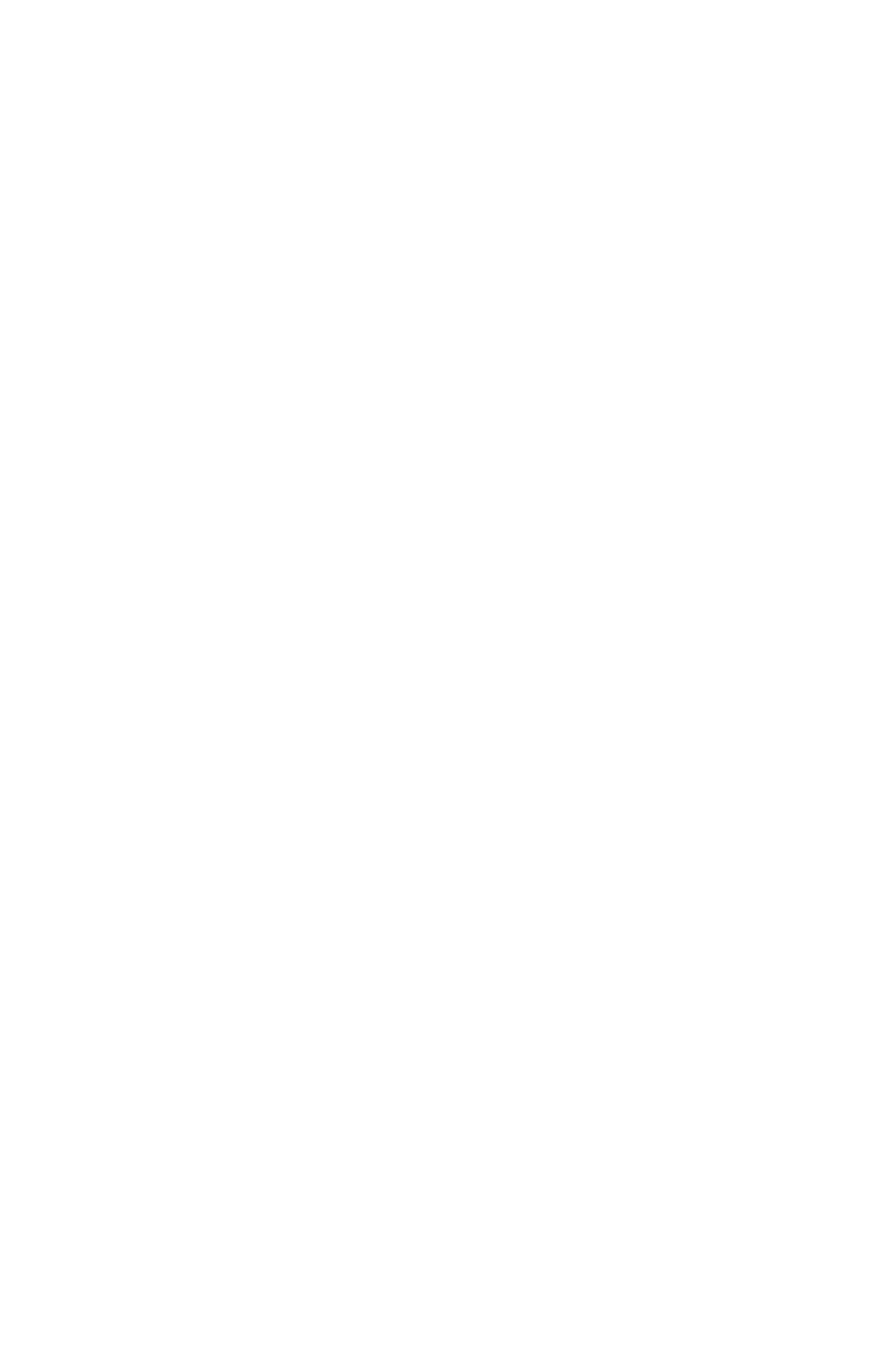



| 09.  | تراجع مبدا سيادة الدولة في ظل النظام الدولي الجديد<br>ابو هاني علي.                                                                                    |
|------|--------------------------------------------------------------------------------------------------------------------------------------------------------|
|      | أثر تبني المؤسسات الجزائرية للحوكمة على جودة المراجعة المالية دراسة ميدانية                                                                            |
| 24   | حمادي نبيل                                                                                                                                             |
| .51. | حقيقة العولمة و تأثيرها على الثقافات المحلية<br>بن بابا علي توفيق.                                                                                     |
| .59  | التنمية السياحية واثرها على التنمية الاقتصادية المتكاملة في الوطن العربي<br>فلاق علي.                                                                  |
| .83. | الحماية الخاصة في ظل قواعد القانون الدولي الإنساني<br>فخار هشام                                                                                        |
| 107. | الإستراتيجية الإسرائيلية لعزل القدس ( غلاف القدس)<br>الغرام جهاد<br>المؤسسات الصغيرة و المتوسطة الجزائرية بين الإلتزام البيئي و منطق تعظيم الربح دراسة |
| 126. | ميدانية<br>سالمی رشید                                                                                                                                  |
| 144  | واقع الكتاب الجامعي في الجزائر<br>حفيظ مليكة …….                                                                                                       |
|      | ازمة الائتمان العالمي وبروز البنوك الاسلامية كخيار استراتيجي ناجح(تجربة انشاء بنوك اسلامية                                                             |
| 166. | فى فرنسا<br>هادف حيزية.                                                                                                                                |
| .184 | التعليم عن بعد الواقع–دراسة لبعض النماذج العلمية<br>ابر اهيمي يوسف ……….                                                                                |
|      | تفكيك الخطاب الاستشراقي                                                                                                                                |
|      |                                                                                                                                                        |

مجلة البحوث والدراسات العلمية: ع06امارس2012 6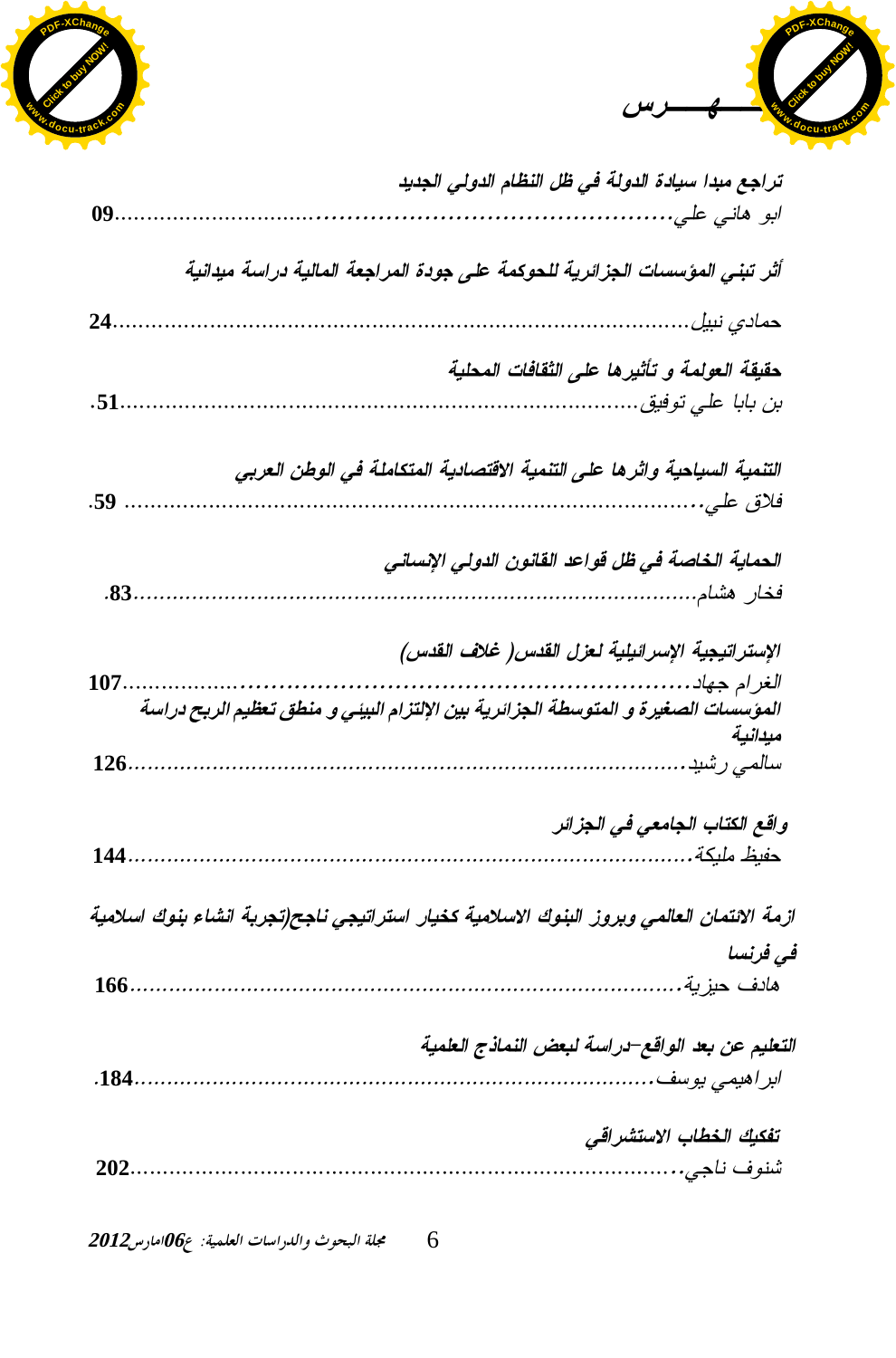



| تحليل واقع الاستثمار الأجنبي المباشر في الدول العربية دراسة حالة الجزائر :تونس–والمغرب |
|----------------------------------------------------------------------------------------|
| خلال فترة (2005–2010)                                                                  |
|                                                                                        |